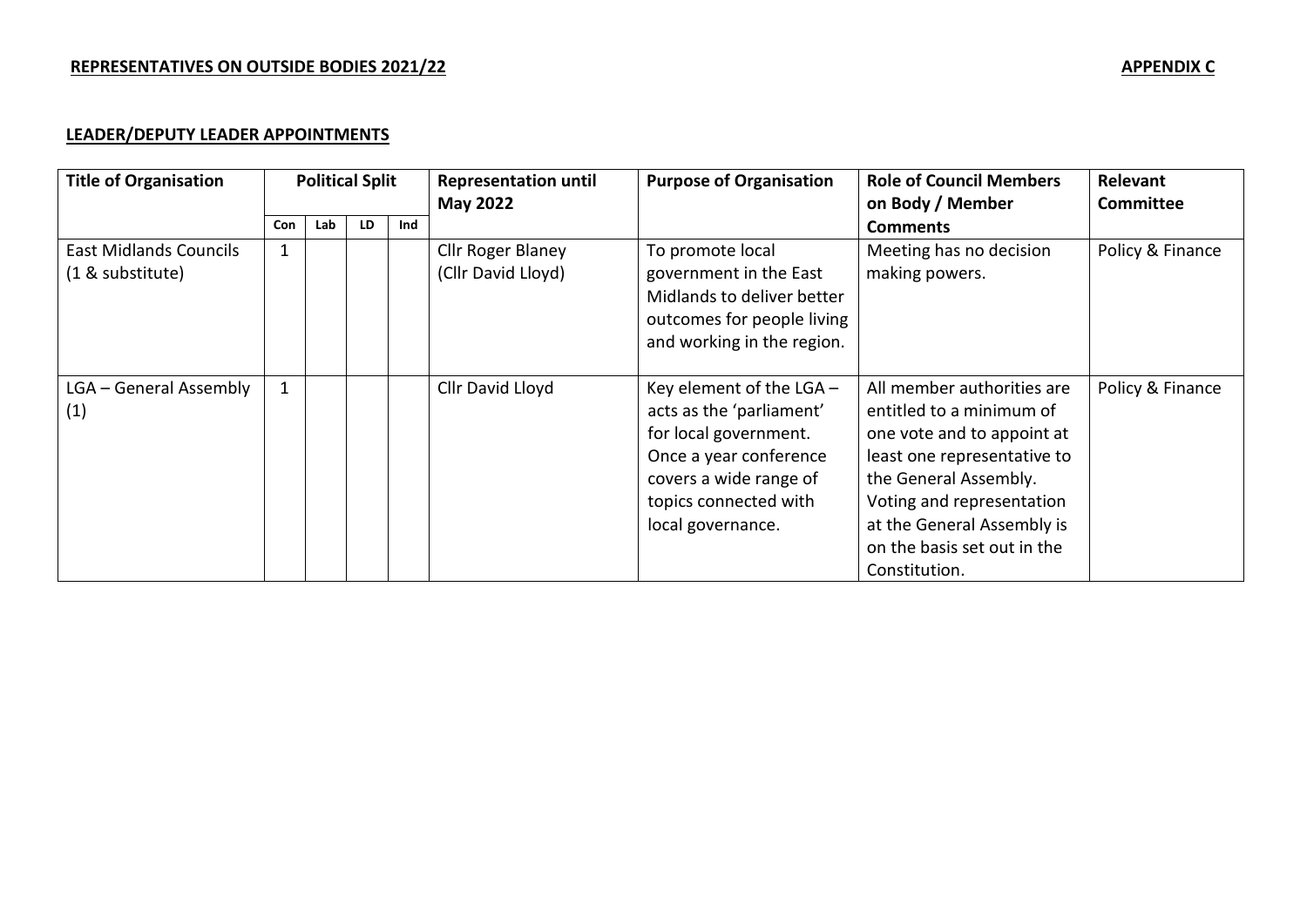# **LOCAL BODIES**

| <b>Title of Organisation</b> | <b>Political Split</b> |     |     |                 | <b>Representation until</b> | <b>Purpose of Organisation</b> | <b>Role of Council Members</b>      | Relevant    |
|------------------------------|------------------------|-----|-----|-----------------|-----------------------------|--------------------------------|-------------------------------------|-------------|
|                              |                        |     |     | <b>May 2020</b> |                             | on Body / Member               | Committee                           |             |
|                              | Con                    | Lab | Ind | LD              |                             |                                | <b>Comments</b>                     |             |
| Southwell Leisure            | 6                      |     |     |                 | <b>Bruce Ashworth</b>       | To manage the Centre (a        | Appointed members                   | Leisure &   |
| Centre Trustees (6)          |                        |     |     |                 | Cllr Roger Blaney           | registered charity) in         | become Trustees with a              | Environment |
|                              |                        |     |     |                 | Paul Handley                | accordance with its            | duty of care to the Trust.          |             |
|                              |                        |     |     |                 | David Martin                | Scheme of                      | They provide links with the         |             |
|                              |                        |     |     |                 | <b>Cllr Penny Rainbow</b>   | Administration.                | Leisure Services Committee          |             |
|                              |                        |     |     |                 | Cllr Tim Wendels            |                                | who provide the 'deficit'           |             |
|                              |                        |     |     |                 |                             |                                | grant aid.                          |             |
|                              |                        |     |     |                 |                             |                                |                                     |             |
| <b>Trent Valley Drainage</b> | 4                      |     |     |                 | Cllr Linda Dales            | Land drainage and flood        | Represent the interests of          | Leisure &   |
| Board (4)                    |                        |     |     |                 | Cllr Sylvia Michael         | risk management.               | Drainage Rate Payers in the         | Environment |
|                              |                        |     |     |                 | Cllr Ivor Walker            |                                | formulation of policy.              |             |
|                              |                        |     |     |                 | Cllr Keith Walker           |                                |                                     |             |
| Board of Trustees for        | $\overline{2}$         |     |     |                 | Cllr Keith Girling          |                                | <b>Observer status for District</b> | Economic    |
| the Rumbles Catering         |                        |     |     |                 | Representative from         |                                | Council appointees                  | Development |
| Project (2)                  |                        |     |     |                 | Devon Ward                  |                                |                                     |             |
|                              |                        |     |     |                 | <b>Cllr Scott Carlton</b>   |                                |                                     |             |
|                              |                        |     |     |                 | Representative from         |                                |                                     |             |
|                              |                        |     |     |                 | Edwinstowe & Clipstone      |                                |                                     |             |
|                              |                        |     |     |                 | Ward                        |                                |                                     |             |
|                              |                        |     |     |                 |                             |                                |                                     |             |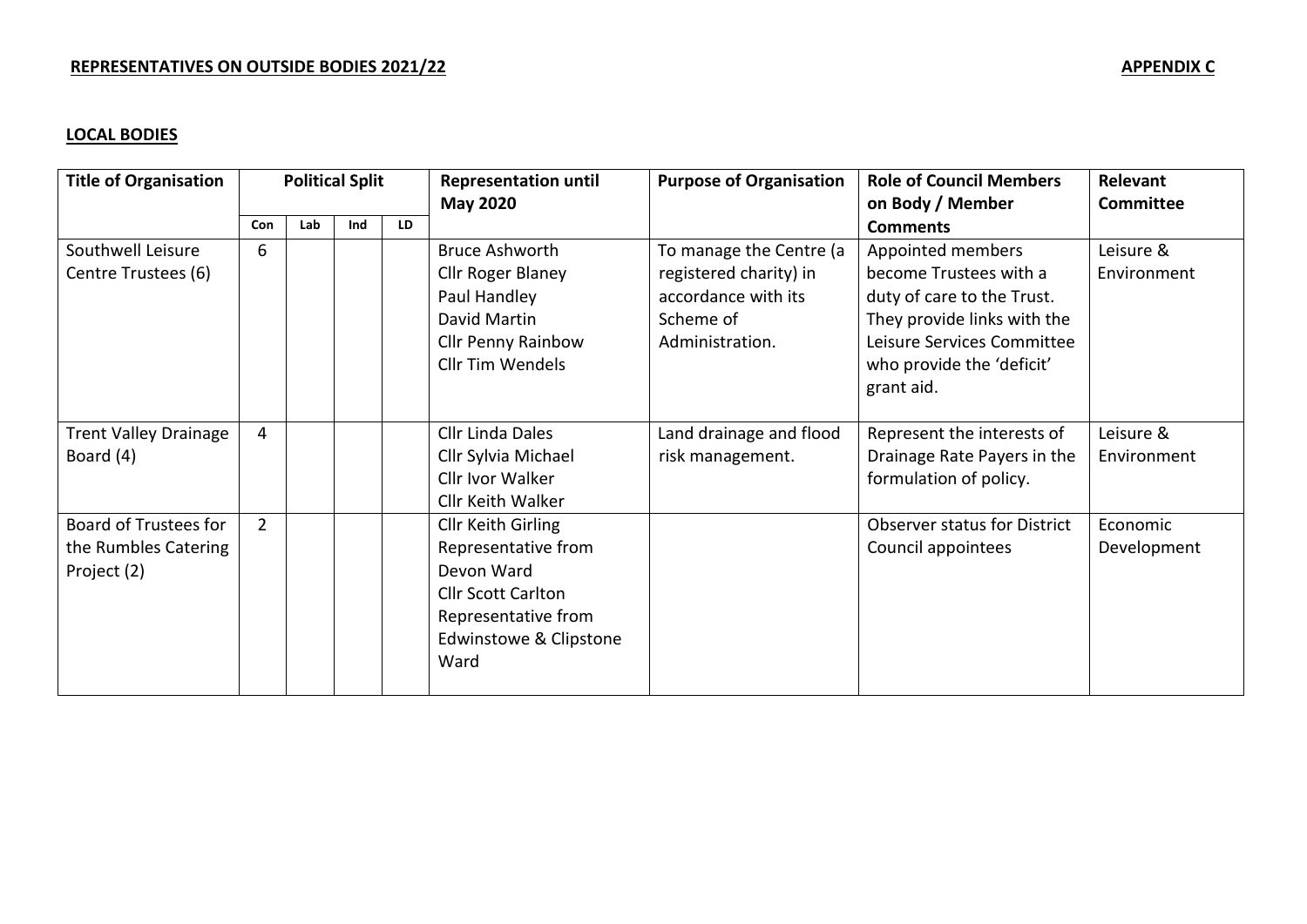# **OTHER BODIES**

| <b>Title of Organisation</b>                                                                                              | <b>Political Split</b> |     |     |    | <b>Representation until</b><br><b>May 2020</b> | <b>Purpose of Organisation</b>                                                         | <b>Role of Council Members</b><br>on Body / Member                                                                                                                                                                                             | Relevant<br>Committee    |
|---------------------------------------------------------------------------------------------------------------------------|------------------------|-----|-----|----|------------------------------------------------|----------------------------------------------------------------------------------------|------------------------------------------------------------------------------------------------------------------------------------------------------------------------------------------------------------------------------------------------|--------------------------|
|                                                                                                                           | Con                    | Lab | Ind | LD |                                                |                                                                                        | <b>Comments</b>                                                                                                                                                                                                                                |                          |
| Newark & Sherwood<br>Community and<br>Voluntary Service (1)                                                               | 1                      |     |     |    | Cllr Lydia Hurst                               | Infrastructure<br>organisation supporting<br>the voluntary and<br>community sector.    | To bring experience,<br>enthusiasm, skills and ideas<br>into formulating policies<br>which will be put into<br>practice by CVS staff.<br>Opportunities to be<br>involved in recruitment and<br>selection of CVS staff when<br>vacancies arise. | Leisure &<br>Environment |
| Nottinghamshire<br><b>Health and Wellbeing</b><br><b>Board</b><br>(Nottinghamshire<br>County Council)<br>(1 & substitute) | 1                      |     |     |    | <b>Cllr Neill Mison</b><br>(Cllr Linda Dales)  | To oversee and review<br>health and wellbeing<br>issues within the County.             | <b>Currently the District</b><br>Council has one member on<br>this Committee.                                                                                                                                                                  | Leisure &<br>Environment |
| Nottinghamshire Police<br>and Crime Panel (1)                                                                             | $\mathbf{1}$           |     |     |    | <b>Cllr Scott Carlton</b>                      | To oversee the work of<br>the Police and Crime<br>Commissioner for<br>Nottinghamshire. | Panel comprises of<br>representatives from all the<br>local authorities in<br>Nottinghamshire.                                                                                                                                                 | Homes &<br>Communities   |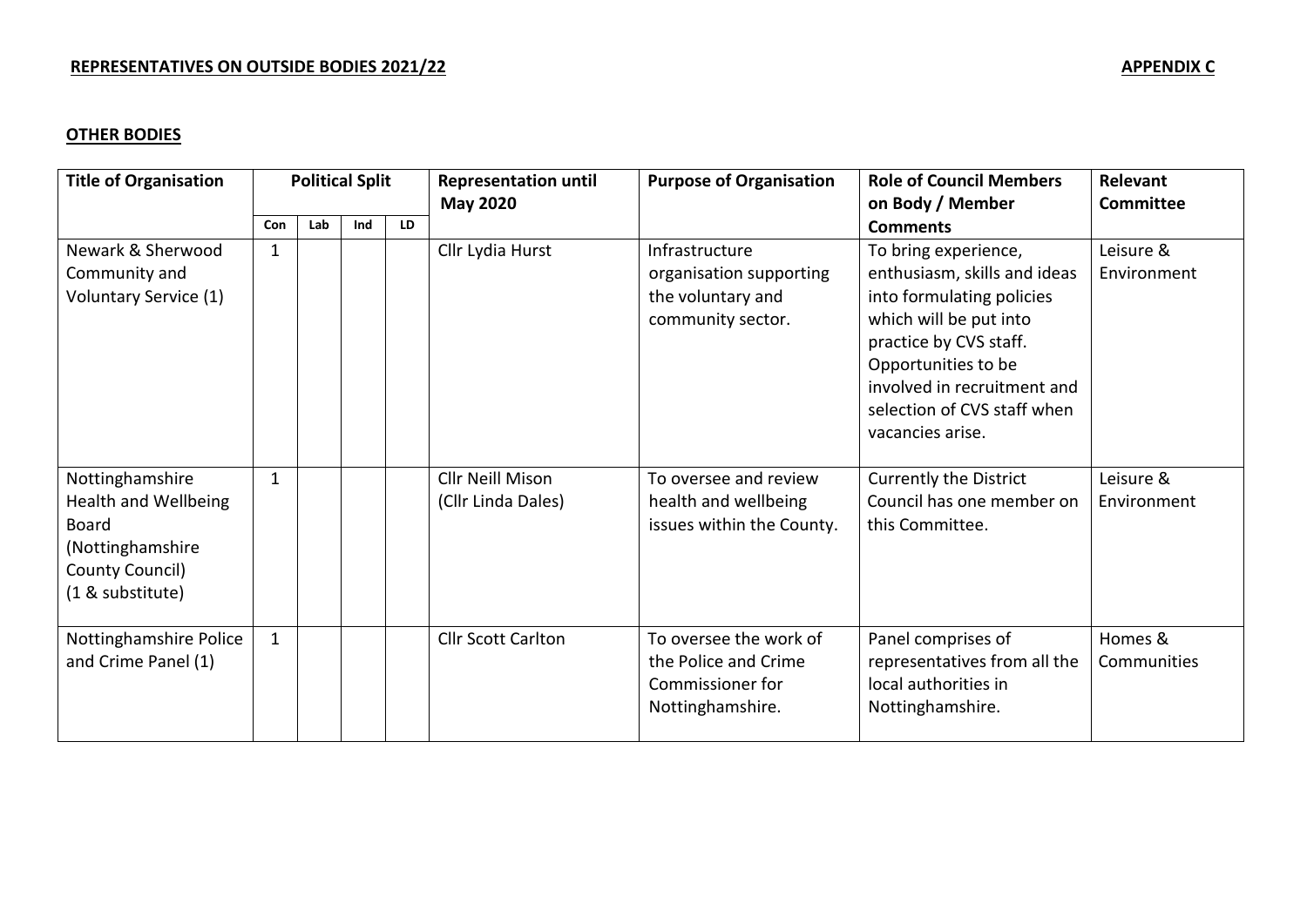| <b>Rural Community</b><br>$Action -$<br>Nottinghamshire (1)<br>(formerly known as<br><b>Notts, Rural</b><br><b>Community Council</b><br>Executive Committee) |              | 1 |  | <b>Cllr Paul Peacock</b>                       | To work with all key<br>stakeholders to identify<br>rural needs in<br>Nottinghamshire.                                                                                                     | Trustee                                                                                                                                                                                                         | Policy & Finance         |
|--------------------------------------------------------------------------------------------------------------------------------------------------------------|--------------|---|--|------------------------------------------------|--------------------------------------------------------------------------------------------------------------------------------------------------------------------------------------------|-----------------------------------------------------------------------------------------------------------------------------------------------------------------------------------------------------------------|--------------------------|
| Sherwood and Newark<br>Citizens Advice Bureau<br>(2)                                                                                                         | $2^{\circ}$  |   |  | <b>Cllr Betty Brooks</b><br>Cllr Penny Rainbow | To provide free,<br>independent, confidential<br>and impartial advice to<br>everyone on their rights<br>and responsibilities across<br>the District.                                       | Council representatives<br>appointed as observers only                                                                                                                                                          | Homes &<br>Communities   |
| Sherwood Forest<br><b>Hospitals NHS</b><br>Foundation Trust (1)                                                                                              | $\mathbf{1}$ |   |  | Cllr Linda Dales                               | The main acute hospitals<br>trust providing healthcare<br>services for people in and<br>around Mansfield,<br>Ashfield, Newark,<br>Sherwood and parts of<br>Derbyshire and<br>Lincolnshire. | To represent views of the<br>Council, advise on the<br>strategic direction of the<br>Trust, oversee the<br>development of the<br>membership body and help<br>to ensure that local health<br>priorities are met. | Leisure &<br>Environment |
| <b>Upper Witham Internal</b><br>Drainage Board (1)                                                                                                           | $\mathbf{1}$ |   |  | <b>Cllr Linda Dales</b>                        | Land drainage and flood<br>protection in low lying<br>areas of the District<br>Council.                                                                                                    | To maintain a liaison<br>between the Council, the<br>public and the Board in the<br>areas covered.                                                                                                              | Leisure &<br>Environment |